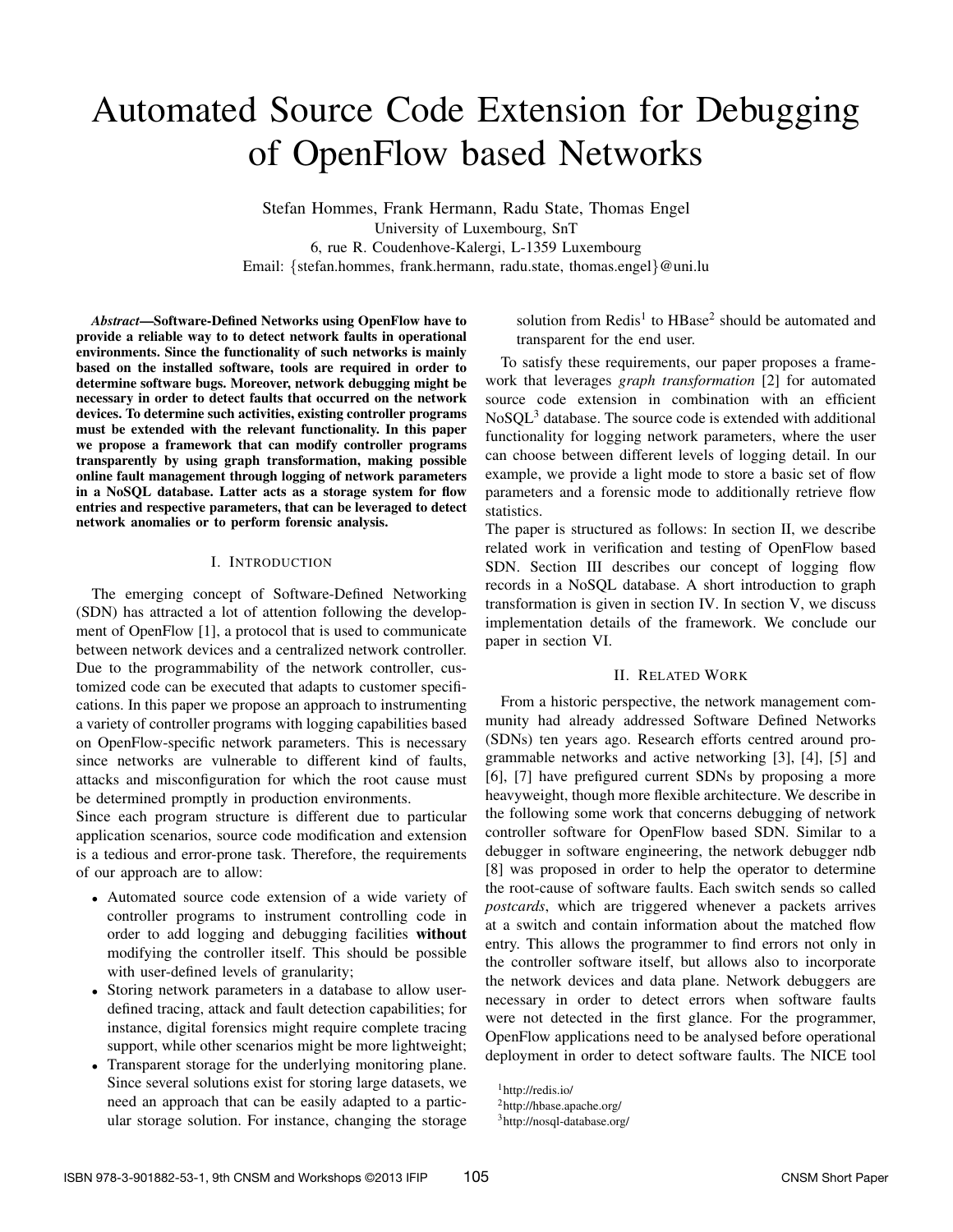[9] aims at testing controller programs to discover violations of correctness properties due to bugs in the controller software. A more focussed view on data plane verification is considered in VeriFlow [10]. This approach adds an additional layer between network controller and network devices that checks new rules in real-time before they are deployed in the network. The tool Anteater [11] focusses also on data plane analysis. It represents the collected network topology and forwarding information bases (FIBs) from the network devices as boolean functions. In combination with user-defined network invariants (e.g. loopfree forwarding), a boolean satisfiability problem (SAT) solver performs the analysis. We have done previous work in graph based analysis of communication patterns in [12], [13], [14] without however to address the dynamic aspect and possible transformations as in the current work.

## III. LOGGING OF FLOW ENTRIES

In the following we describe our approach towards a solution for fault detection based on flow entries. The latter are installed to the forwarding table of a switch through an OFPT\_FLOW\_MOD message in case that an incoming packet can not be matched to an existing flow entry. Such match fields can be wildcarded or contain a specific value (e.g. IP address). After a flow entry is expired, statistical information (e.g. received packets/bytes, flow alive time) can be sent to the controller if a respective flag is set. Since every successful connection between two hosts results in a flow and in a cascade of flow entries, such flow traces provide important information for several applications. For instance, flow entries can be leveraged to visualize traffic flows or to realise load balancing by calculating a baseline for the network. Another application where flow traces can be a valuable source of information is code debugging. Due to the flexibility that is given by the controller acting as a network operating system, the functionality of software running on the controller can become increasingly complex and may involve many different program parts. Finding the root cause of an error in the case of an incident can be challenging for a network administrator. Therefore, we propose fields that extend each flow entry with details about the origin of the installation program:

- Unique flow identifier
- Switch identifier
- Path of associated program
- Line in Code

By storing all flow entries with the proposed parameters as *flow records* in a central database, polling traffic to the switches is reduced, while bringing the benefit of having a history of all monitored flows for forensic analysis. It allows also to detect logical errors in the controller code by defining safety invariants which are compared with the relevant flow parameters. Since each flow record in the database contains the program name and line in code, it is possible to determine the program on the controller that installed the flow entry. Furthermore, suspicious flow entries on a switch can be traced back to the program that sent the installation message by their unique identifier for root cause analysis.

## *A. Database management*

Saving flow entries as flow records in a central database is challenging since huge numbers of them must be inserted in a very short time. A benchmark for the POX controller showed that slightly over 30K new flows per second can be processed [15]. In order to achieve this high scalability and performance, we propose the use of a NoSQL database system having a keyvalue store. For implementation, we chose the open source database Redis that uses hash types to map between string fields and string values and is used to represent structured objects:

```
[key]:{field -> value, field -> value}
```
Each flow record is defined as a hash object that contains the respective parameters (e.g. IP address, line in code) as field values. A second hash object is generated for each switch and stores all associated flow records by their IDs as field values. The current status of each flow record is specified by a flag that denotes whether it is active (1) or removed (0). An active state defines a flow entry that is currently in use, whereas a removed flow entry has expired or was uninstalled by the controller. The latter can be determined by setting a flag in the OFPT\_-FLOW MOD message to acknowledge each flow removal. In addition, two fields are reserved as counters that contain the total number of installed and removed flow entries for the respective switch. The described object structures allow for a convenient way of obtaining information about the network with only a small number of database requests.

In order to relieve the burden of the programmer in adding the code for the described logging solution to existing controller programs, we propose dynamically generating code using graph transformation, as displayed in Figure 1. The steps involved are (1) parsing of the source code to derive its abstract syntax tree representation, AST1; (2) executing the graph transformation system on AST1, yielding a resulting abstract syntax tree AST2, where intermediate graphs contain additional temporal structures; and (3) serialising AST2 to derive the extended source code.

# IV. GRAPH TRANSFORMATION

The formal technique of algebraic graph transformation [16], [17] generalizes term rewriting techniques used for the transformation of abstract syntax tree structures in formal language theory to the more general case of abstract syntax graph structures. In the present scenario of automated source code extension, this enriched flexibility and the available formal results provide us with additional capabilities for achieving a high level of maintainability and reliability.

In the algebraic approach to graph transformation [17], a graph  $G = (V, E, (s, t: E \rightarrow V))$  consists of a set V of nodes (vertices), a set  $E$  of edges, and the functions s,  $t: E \to V$  mapping each edges  $e \in E$  to its corresponding source and target nodes, respectively. The approach provides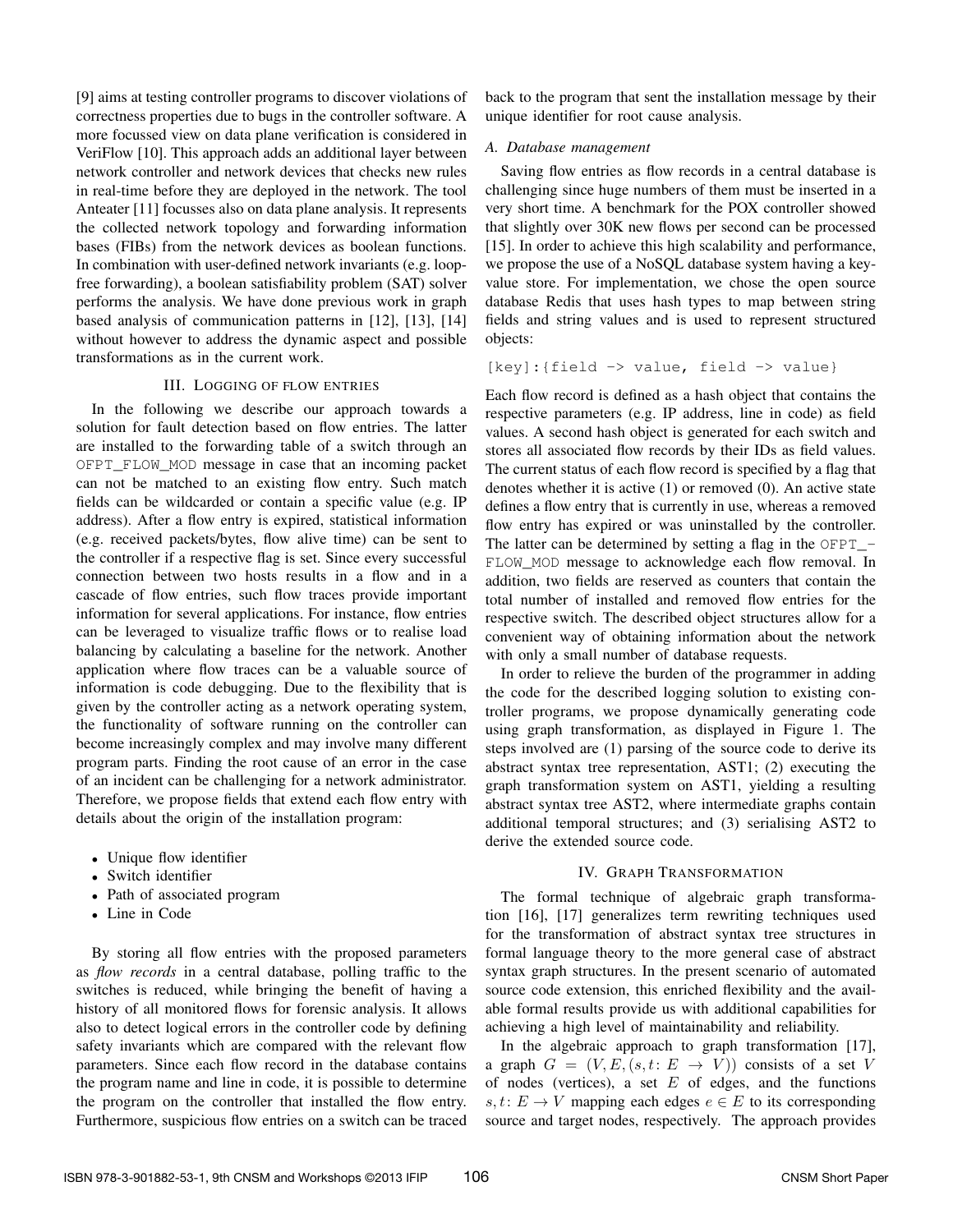

Fig. 1. Automated source code extension by the use of graph transformation for adding logging functionality to controller programs.

formal concepts for attribution and typing including node type inheritance.

 $\frac{L}{\gamma}$  $m \downarrow (1) \downarrow (2) \downarrow$  $\langle K \rangle \longrightarrow R$ l  $\overline{\mathbf{a}}$  $G \longleftarrow D -$ A graph transformation step  $G \xrightarrow{p,m} H$  (as depicted right) rewrites graph  $G$  to  $H$  via rule (production)  $p$  and match  $m$ . Such a rule  $p = (L \stackrel{l}{\leftarrow} K \stackrel{r}{\rightarrow} R)$  consists of a left hand side (LHS) graph  $L$ , an interface graph  $K$ , a right hand side (RHS) graph R, and inclusions  $l: K \hookrightarrow L$ ,  $r: K \hookrightarrow R$  (called rule morphisms) relating the rule components. It specifies how a graph structure  $L$  found in a graph  $G$  is rewritten into  $R$ , while the context structures around  $L$  in  $G$  are preserved. Given a match  $m: L \rightarrow G$  (injective graph morphism) of the left hand side L of rule p into graph G such that p is applicable, the resulting graph  $H$  is intuitively derived by removing the parts that are in  $L$  but not in  $K$  and by adding those that are in  $R$  but not in  $K$ . More formally, the transformation step  $G \xrightarrow{p,m} H$  is defined by two pushout diagrams (1) and (2), which means that  $G$  is the gluing of  $L$  and  $D$  via the common part (intersection) K and H is the gluing of D and R via K.

## V. IMPLEMENTATION

Automated source code extension was developed using the Eclipse plugins Xtext [18] and Henshin [19], which are both based on the Eclipse Modelling Framework (EMF)<sup>4</sup>. Henshin is a graph transformation environment. We used its graphical user interface for the visual specification of the graph transformation rules and its graph transformation engine for their execution. The parser and serialiser for Python source code were generated using Xtext with the official EBNF grammar for Python 3.2.

The network controller, POX, and the Redis database ran on a Intel i5 PC (2.50 GHz x 4 cores) with 8 GB of RAM and an Ubuntu 12.04 64-bit OS. The Redis benchmark utility showed a rate of approximately 150,000 requests per second for the SET and GET database requests. These values can be seen as sufficient, since a single POX controller can handle slightly over 30K flows per second.

<sup>4</sup>http://www.eclipse.org/emf/

We demonstrated a typical application scenario for graph transformation based on the Python controller program  $12$  learning.py<sup>5</sup>. It enables the controller to build a table that maps the source hardware address to the switch port from which the frame was received. If the destination hardware address is unknown, the switch floods the frame out to all ports. If the port of the destination hardware address is determined by the reply, a flow is installed on the switch in order to forward subsequent frames without involving the network controller. In order to extend this program with the described logging capabilities of section III for debugging purposes, we developed two rule sets that can be applied to various controller programs. The user can choose between a *light* and a *forensic* mode. In the first, a user-defined selection of flow entry parameters is saved in the database, which is useful for archiving or simplistic analysis. In the forensic mode, the functionality of the first mode is extended by setting up the switch to deliver statistical information after each flow removal. Such information includes the flow duration and number of received packets, together with the reason for removal (e.g. expired, uninstalled).

Technically, the two rule sets are stored as two transformation units that share a subset of rules. This reuse improves the maintainability of the implementation should additional logging features be incorporated. The source code for the light and forensic mode is available online<sup>6</sup>, as well as an adapted screen shot from the graph transformation tool Henshin [19] that displays the graph transformation rule extend ofp flow full as an example. Henshin uses a compact visualisation of rules, where the interface graph  $K$  is omitted. The mappings are specified by numbers  $[n]$  for the nodes and additionally, by common colouring differing from grey. Thus, the interface graph  $K$  is implicitly given by the intersection of the LHS and RHS, i.e., by all numbered elements. In the screen shot, the RHS  $R$  is shown with a decreased scaling factor. It contains 190 nodes and has a height of 18. The text boxes in the bottom part of the figure contain source code fragments

<sup>5</sup>https://github.com/noxrepo/pox/tree/betta/pox/forwarding/l2 learning.py <sup>6</sup>https://github.com/shommes/POX.git